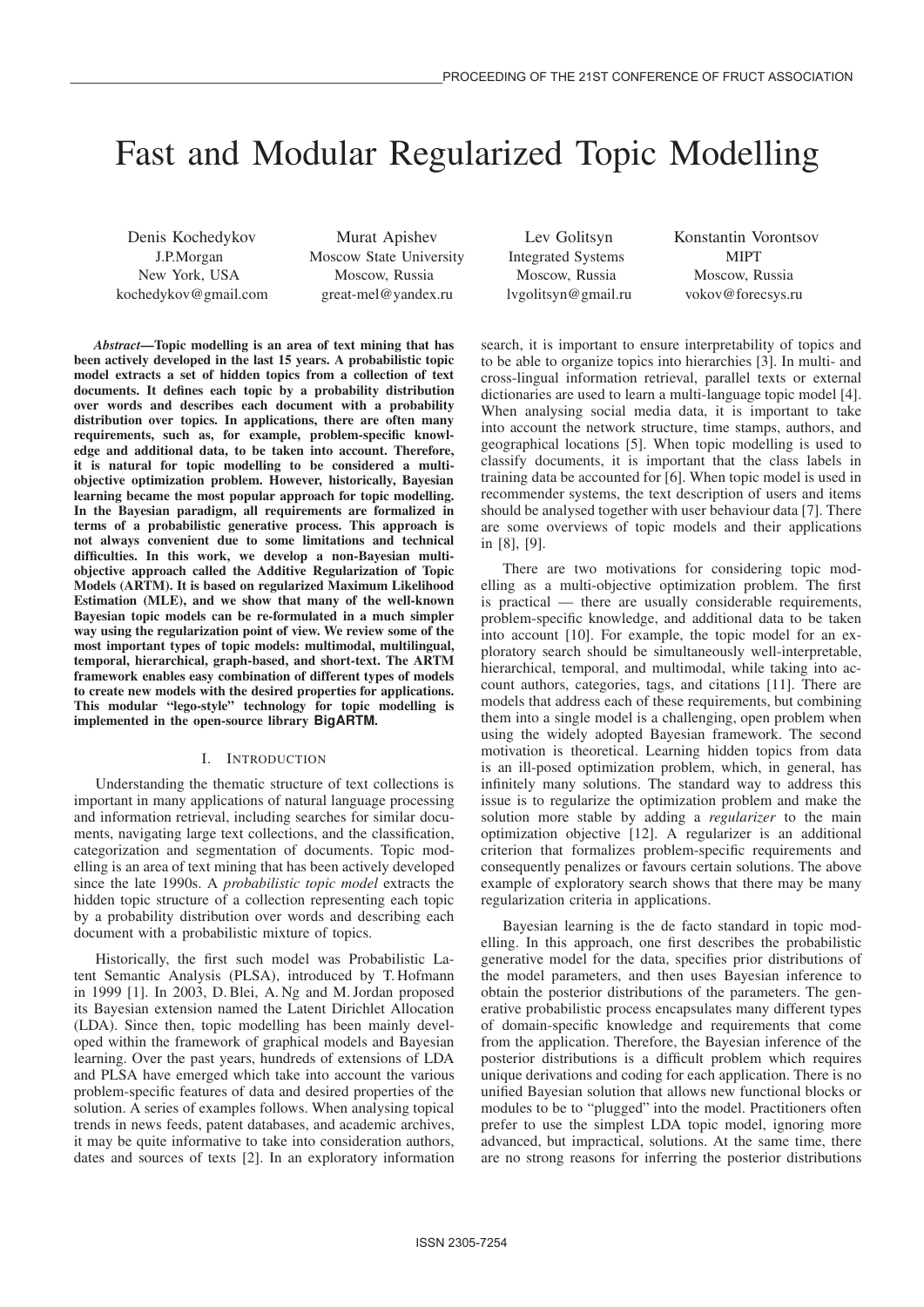in topic modelling. Researchers often go through the many technical difficulties inherent in Bayesian inference simply to obtain the point estimates of the model parameters. Apparently, Bayesian inference solves a more difficult problem than it is necessary. Hence, some limitations follow in imposing nonprobabilistic constraints, specifying multiple criteria for the model, and combining models in a "lego-style" technology.

In this work, we develop a non-Bayesian multi-objective approach called Additive Regularization of Topic Models (ARTM) [13], [14]. It is based on the maximization of the log-likelihood together with a weighted sum of regularization criteria. In multi-objective optimization, this approach is known as *scalarization*. Log-likelihood describes a simple generative model usually equivalent to a matrix factorization, whereas each regularizer introduces one of the additional requirements into the model. That is, in ARTM, the difficulty of the problem is transferred from the generative process to the set of additive criteria, which can be treated separately. Many of the well-known topic models can be re-formulated in terms of regularization, and we observe that this formulation is usually much simpler. Moreover this approach allows combining topic models simply by summing up their regularizers. This gave rise to the modular technology for topic modelling implemented in the BigARTM project [15] — an open-source community-driven library for topic modelilng, available at http://bigartm.org.

The goal of this work is to demonstrate how a variety of topic models can be formulated using the regularization framework. The focus will be on the first and most important stage of the modelling process — formalizing the problemspecific requirements in terms of regularization criteria. The consequent steps are, in fact, almost completely automated in the ARTM framework.

## II. BASICS OF TOPIC MODELLING

Let us denote a finite set (collection) of texts by  $D$ , and a finite set (vocabulary) of terms from these texts by  $W$ . Each term can be a single word or a key phrase. Each document  $d \in D$  is a sequence of  $n_d$  terms  $(w_1, \ldots, w_{n_d})$  from W. Each term might appear multiple times in the same document.

Assume that each term occurrence in each document is associated with some latent topic from a finite set of topics  $T$ . Text collection is considered to be a sample of triples  $(w_i, d_i, t_i), i = 1, \ldots, n$ , drawn independently from a discrete distribution  $p(w, d, t)$  over a finite space  $W \times D \times T$ . Term w and document  $d$  are observable random variables, while topic  $t$ is a *latent* (hidden) random variable. Following the "bag of words" assumption, each document is represented by a subset of terms  $d \subset \hat{W}$  with integers  $n_{dw}$  that count how many times the term  $w$  appears in the document  $d$ .

Conditional independence is the assumption that each topic generates terms regardless of the document:  $p(w|t)$  =  $p(w|d, t)$ . According to the law of total probability and the assumption of conditional independence,

$$
p(w|d) = \sum_{t \in T} p(t|d) p(w|t).
$$
 (1)

The probabilistic model (1) describes how the collection D is generated from the known distributions  $p(t|d)$  and  $p(w|t)$ . Learning a topic model is an inverse problem, i.e., the distributions  $p(t|d)$  and  $p(w|t)$  must be found, given the collection. This problem is equivalent to finding an approximate representation of the matrix of counts  $F = (\hat{p}(w|d))_{W \times D}$ ,  $\hat{p}(w|d) = \frac{n_{dw}}{n_d}$ , as a product  $F \approx \Phi \Theta$  of two unknown matrices — the matrix Φ of *term probabilities for the topics* and the matrix Θ of *topic probabilities for the documents*:

$$
\Phi = (\varphi_{wt})_{W \times T}, \qquad \varphi_{wt} = p(w | t);
$$
  
\n
$$
\Theta = (\theta_{td})_{T \times D}, \qquad \theta_{td} = p(t | d).
$$

Matrices  $F$ ,  $\Phi$ , and  $\Theta$  are *probability matrices*, i.e., they have non-negative and normalized columns  $f_d$ ,  $\varphi_t$ , and  $\theta_d$ , respectively, representing discrete distributions. Usually the number of topics  $|T|$  is much smaller than the collection size  $|D|$  and the vocabulary size  $|W|$ . Thus, the problem is one of low-rank non-negative matrix factorization.

In *probabilistic latent semantic analysis*, PLSA [1], the topic model (1) is learned by log-likelihood maximization with linear constraints. The *likelihood* is the probability of the observed data as a function of model parameters  $\Phi$  and Θ. Due to the independence assumption, it is equivalent to the product of the probabilities of words in the documents:

$$
\prod_{i=1}^n p(d_i, w_i) = \prod_{d \in D} \prod_{w \in d} p(w | d)^{n_{dw}} p(d)^{n_{dw}} \rightarrow \max_{\Phi, \Theta}.
$$

Taking the logarithm, the above becomes a sum and the terms that don't depend on the model parameter can be dropped because they don't affect optimization. We have a log-likelihood maximization subject to the linear constraints of non-negativity and normalization:

$$
L(\Phi, \Theta) = \sum_{d \in D} \sum_{w \in d} n_{dw} \ln \sum_{t \in T} \varphi_{wt} \theta_{td} \to \max_{\Phi, \Theta}; \quad (2)
$$

$$
\sum_{w \in W} \varphi_{wt} = 1; \ \varphi_{wt} \geq 0; \quad \sum_{t \in T} \theta_{td} = 1; \ \theta_{td} \geq 0. \tag{3}
$$

Note that (2) is equivalent to searching for an approximate matrix factorization  $\overline{F} \approx \Phi \Theta$  best in the sense of minimizing a weighted sum of the KL-divergences:

$$
L(\Phi, \Theta) = \sum_{d \in D} n_d \operatorname{KL}(\hat{p}(w | d) || p(w | d)) \rightarrow \min_{\Phi, \Theta}.
$$

In Bayesian topic modelling, parameters  $(\Phi, \Theta)$  are assumed to be drawn from a *prior* distribution  $p(\Phi, \Theta | \gamma)$  with the *hyperparameter* γ. In this case, likelihood maximization leads to the *maximum a posteriori probability* (MAP) estimate:

$$
p(\Phi, \Theta | \gamma) \prod_{i=1}^{n} p(d_i, w_i | \Phi, \Theta) \rightarrow \max_{\Phi, \Theta, \gamma}.
$$

Taking the logarithm, we have an extension of (2) with the log-prior playing the role of a regularizer:

$$
L(\Phi,\Theta) + \ln p(\Phi,\Theta;\gamma) \rightarrow \max_{\Phi,\Theta,\gamma}.
$$
 (4)

In Bayesian topic modelling, marginal likelihood maximization is used instead of MAP. The model parameters  $(\Phi, \Theta)$ are first integrated out, then the log-likelihood is optimized over the hyperparameters  $\gamma$ . This is said to reduce both the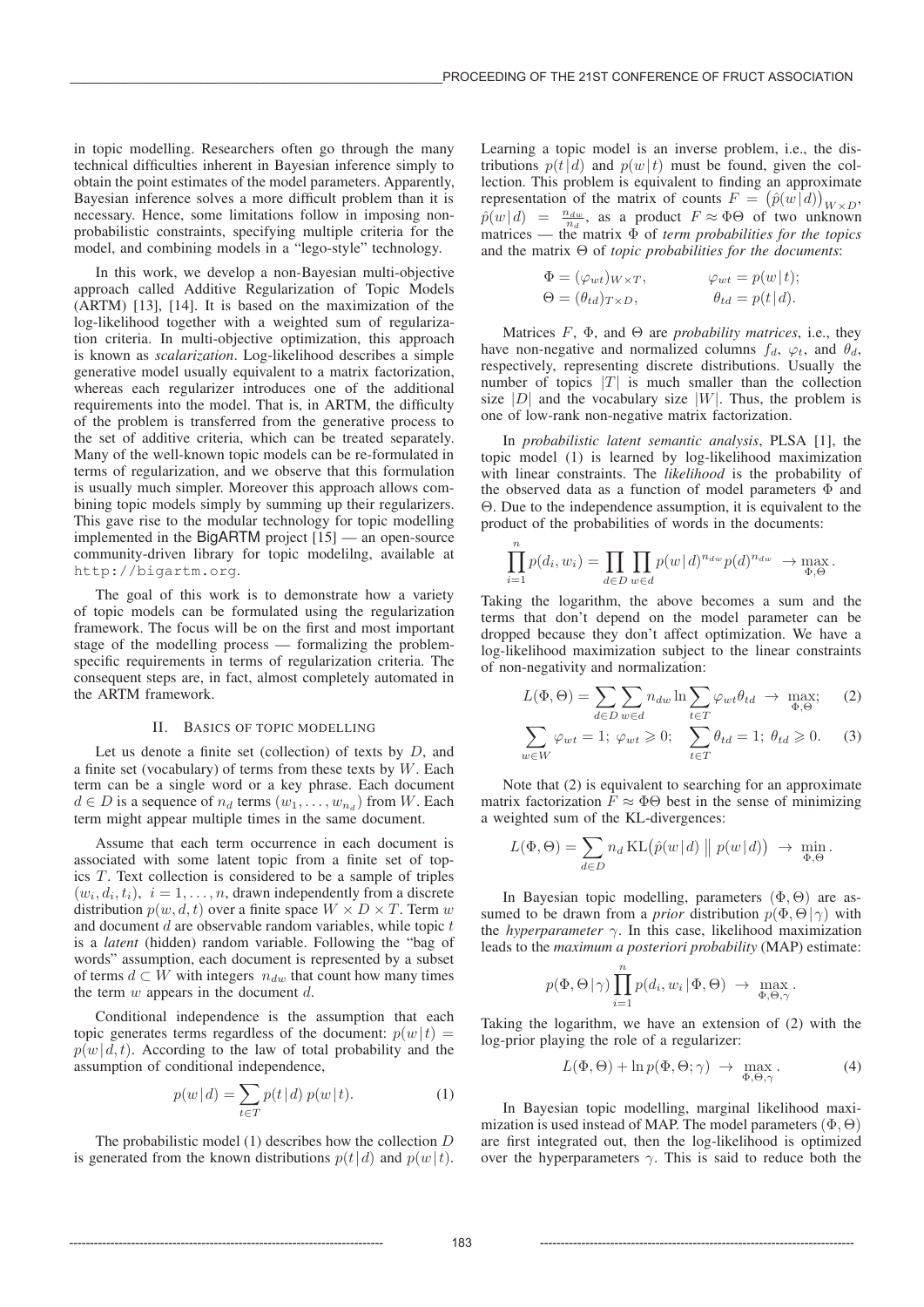dimensionality of the parameter space and the risk of overfitting. Indeed, the dimensionality of  $\gamma$  is usually dramatically smaller than the size of matrices  $\Phi$ ,  $\Theta$ , and it also does not depend on the size of the collection.

Bayesian inference results in the posterior  $p(\Phi, \Theta | D; \gamma)$ instead of the matrices  $\Phi$ ,  $\Theta$  themselves, although the point estimates can also be derived. Different inference techniques, give slightly different  $\Phi$ ,  $\Theta$  estimates for the LDA model, but they are close to the straightforward MAP estimates [16]. In applications, neither posterior, interval estimates, nor median/mode estimates are used. Hence, finding posterior distributions appears to be excessive, in practice.

## III. ADDITIVE REGULARIZATION FOR TOPIC MODELLING

Non-negative matrix factorization is an ill-posed problem. If  $\Phi\Theta$  is a solution, then  $(\Phi S)(S^{-1}\Theta)$  is another solution for an invertible matrix S such that  $\Phi S$  and  $S^{-1}\Theta$  are probability matrices. The standard approach for addressing ill-posed problems is to add a *regularization* criterion to the main objective [12]. Usually regularizers formalize the domain knowledge and penalize or favour certain solutions. In topic modelling, there are often many requirements which could be expressed by regularizers.

*Additive regularization of topic models* (ARTM) [13] is based on maximizing the log-likelihood and a weighted sum of regularizers  $R_i(\Phi, \Theta)$ ,  $i = 1, \ldots, k$ :

$$
\sum_{d \in D} \sum_{w \in d} n_{dw} \ln \sum_{t \in T} \varphi_{wt} \theta_{td} + \sum_{i=1}^k \tau_i R_i(\Phi, \Theta) \rightarrow \max_{\Phi, \Theta}; \quad (5)
$$

subject to constraints (3), where the  $\tau_i$  are non-negative *regularization coefficients*. The optimization problem (5), (3) is non-convex so it is only feasible to find a local maximum.

Consider a norm operator that normalizes a vector to make it a vector of probabilities:

$$
p_i = \operatorname*{norm}_{i \in I}(x_i) = \frac{(x_i)_+}{\sum_{j \in I} (x_j)_+}
$$
, for all  $i \in I$ ,

where  $(x)_{+} = \max\{0, x\}$  is a truncation of negative values. If  $x_i \leq 0$  for all  $i \in I$ , then norm $(x)$  is the zero vector.

*Theorem 1:* Let regularizer  $R(\Phi, \Theta)$  be differentiable. Then the local extreme  $(\Phi, \Theta)$  of the optimization problem (5), (3) satisfies the following system of equations with auxiliary variables  $p_{tdw} = p(t|d, w)$ ,  $n_{wt}$ , and  $n_{td}$ :

$$
p_{tdw} = \underset{t \in T}{\text{norm}} \big(\varphi_{wt} \theta_{td}\big); \tag{6}
$$

$$
\varphi_{wt} = \underset{w \in W}{\text{norm}} \bigg( n_{wt} + \varphi_{wt} \frac{\partial R}{\partial \varphi_{wt}} \bigg); \ n_{wt} = \sum_{d \in D} n_{dw} p_{tdw}; \quad (7)
$$

$$
\theta_{td} = \underset{t \in T}{\text{norm}} \bigg( n_{td} + \theta_{td} \frac{\partial R}{\partial \theta_{td}} \bigg); \ n_{td} = \sum_{w \in d} n_{dw} p_{tdw}; \tag{8}
$$

for all topics  $t$  and documents  $d$  that are non-degenerate in the following sense:

\n- a) 
$$
t
$$
 is degenerate, if  $n_{wt} + \varphi_{wt} \frac{\partial R}{\partial \varphi_{wt}} \leq 0$  for all  $w \in W$ ;
\n- b)  $d$  is degenerate, if  $n_{td} + \theta_{td} \frac{\partial R}{\partial \theta_{td}} \leq 0$  for all  $t \in T$ .
\n

The above degeneracy may occur when regularizer  $R$  has too strong of a sparsing effect on the model. Degenerate topics and documents can be excluded from the model. Excluding weak topics is a favourable effect of the regularization, and the degeneracy of a document may mean that it is too short or quite atypical, i.e., the model cannot describe it.

In the Expectation Maximization (EM-) algorithm, we solve equations (6)–(8) with a fixed-point iteration method, turning these equations into updates. We assign initial values to  $\varphi_{wt}$  and  $\theta_{td}$ , and apply *E-step* (6) and *M-step* (7)–(8) as updates in a loop until convergence [17].

Note that PLSA corresponds to the ARTM case in which regularization is absent, i.e.,  $R(\Phi, \Theta) = 0$ .

#### IV. NON-BAYESIAN GENERALIZATION OF LDA

The LDA model was proposed in [18] to address PLSA model overfitting. PLSA predicted word probabilities  $p(w|d)$ in new documents significantly worse than in training documents. Later, it became clear that, when training with big data, both PLSA and LDA do not overfit, and the attained likelihoods don't differ by much [19], [20], [21]. Another way to achieve similar performance is to consider robust versions of the models. Some differences between PLSA and LDA manifest only for rare terms that are normally not important for inferring and interpreting the topics. In robust variants of these models such terms are ignored, and this significantly reduces both seeming overfitting and differences between PLSA and LDA models [22].

Moreover, the quality of word prediction may not be the best way to judge topic model performance. First, topic models normally are fitted not for word prediction, but for discovering semantic structures in a text collection. Second, when measuring model quality, perplexity is often used, which is known to strongly penalize underestimation of small probabilities. All of this indicates that the difference between PLSA and LDA is not as important as it was considered previously. However, LDA was widely adopted as the better alternative to PLSA.

In the LDA model, it is assumed that columns  $\theta_d$  and  $\varphi_t$ are random vectors drawn from Dirichlet distributions with nonnegative parameters  $\alpha \in \mathbb{R}^{|T|}$  and  $\beta \in \mathbb{R}^{|W|}$ , respectively.

According to (4), LDA corresponds to the regularizer that is equal to the logarithm of the Dirichlet prior:

$$
R(\Phi, \Theta) = \ln \prod_{t \in T} \text{Dir}(\varphi_t; \beta) \prod_{d \in D} \text{Dir}(\theta_d; \alpha) + \text{const}
$$

$$
= \sum_{t, w} (\beta_w - 1) \ln \varphi_{wt} + \sum_{d, t} (\alpha_t - 1) \ln \theta_{td}. \tag{9}
$$

Substituting  $R$  in (7)–(8) gives us the M-step:

$$
\varphi_{wt} = \underset{w \in W}{\text{norm}} \big( n_{wt} + \beta_w - 1 \big); \tag{10}
$$

$$
\theta_{td} = \underset{t \in T}{\text{norm}} \big( n_{td} + \alpha_t - 1 \big). \tag{11}
$$

When  $\beta_w = 1$ ,  $\alpha_t = 1$ , the Dirichlet distribution is uniform and LDA coincides with PLSA [23]. When  $\beta_w > 1$ ,  $\alpha_t > 1$ , the regularizer has a smoothing effect: it makes small probabilities  $\varphi_{wt}$  and  $\theta_{td}$  larger and brings these distributions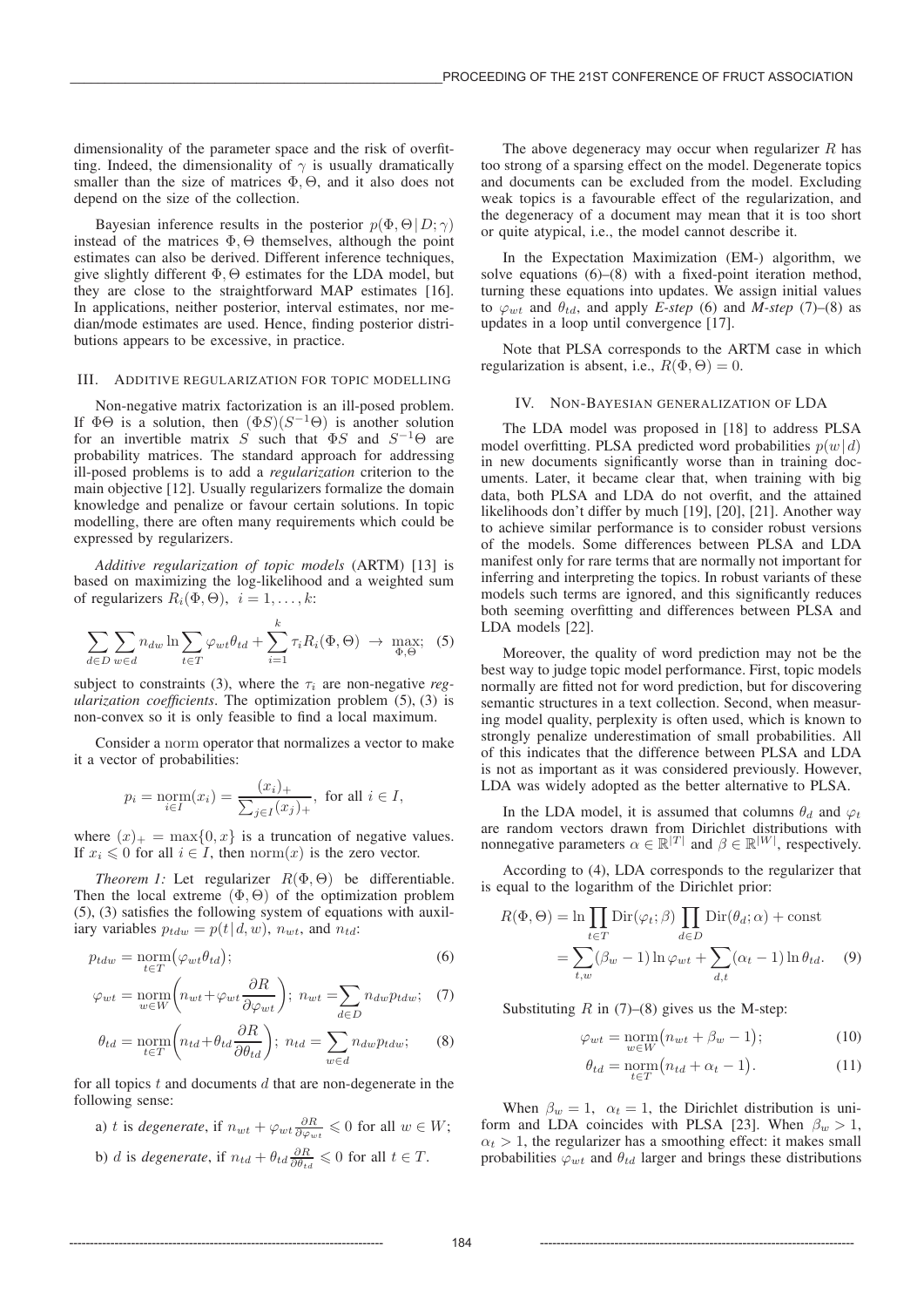closer to the uniform. When  $0 < \beta_w < 1$ ,  $0 < \alpha_t < 1$ , the regularizer has a sparsing effect: it makes small probabilities smaller and eventually drives some of them to zero due to negative values truncation in the norm operator.

The regularizer (9) can be equivalently represented using KL-divergences instead of log-priors:

$$
R(\Phi, \Theta) = |W| \sum_{t \in T} \text{KL}\left(\frac{1}{|W|} \| \varphi_{wt}\right) - \beta_0 \sum_{t \in T} \text{KL}\left(\frac{\beta_w}{\beta_0} \| \varphi_{wt}\right) + |T| \sum_{d \in D} \text{KL}\left(\frac{1}{|T|} \| \theta_{td}\right) - \alpha_0 \sum_{d \in D} \text{KL}\left(\frac{\alpha_t}{\alpha_0} \| \theta_{td}\right).
$$

This gives a non-Bayesian interpretation of LDA and the effects of regularization: columns  $\varphi_t$  are pushed towards distribution  $\frac{\beta_w}{\beta_0}$  controlled by the coefficient  $\beta_0$ ; columns  $\theta_d$  are pushed towards  $\frac{\alpha_t}{\alpha_0}$  controlled by  $\alpha_0$ ; and a weak, uncontrolled sparsing pushes all distributions away from uniform.

# *A. Unifying sparsing and smoothing*

Dropping the restrictions that come from Bayesian inference and Dirichlet priors, we have the freedom to use negative hyperparameters in  $(9)$ , as well as to mix smoothing and sparsing effects to improve topics.

Following (9), let us introduce a generalized cross-entropy regularizer for smoothing and sparsing:

$$
R(\Phi, \Theta) = \sum_{t \in T} \sum_{w \in W} \beta_{wt} \ln \varphi_{wt} + \sum_{d \in D} \sum_{t \in T} \alpha_{td} \ln \theta_{td}.
$$

Substituting  $R$  in (7)–(8) gives us the M-step:

$$
\varphi_{wt} = \underset{w \in W}{\text{norm}} \big( n_{wt} + \beta_{wt} \big); \quad \theta_{td} = \underset{t \in T}{\text{norm}} \big( n_{td} + \alpha_{td} \big).
$$

Positive  $\alpha_{td}$  and  $\beta_{wt}$  correspond to smoothing distributions, negative values correspond to sparsing.

#### *B. Semi-supervised topic learning*

During the evaluation or application of a topic model, experts, assessors, or users may label some words and documents as relevant or irrelevant for some topics. This leads to *semisupervised* topic learning with expert advice, which can be realized by the smoothing and sparsing regularizer:

$$
\begin{aligned} \beta_{wt} &= \beta_+[w \in W_t^+] - \beta_- [w \in W_t^-], \\ \alpha_{td} &= \alpha_+[d \in D_t^+] - \alpha_- [d \in D_t^-], \end{aligned}
$$

where  $W_t^+$  and  $D_t^+$  are "white lists" of relevant terms and documents, respectively;  $W_t^-$  and  $D_t^-$  are "black lists" of irrelevant terms and documents, respectively; and  $\beta_{\pm}$  and  $\alpha_{\pm}$ are regularization coefficients.

Semi-supervised topic learning can be viewed as a type of topic-based information retrieval. In a query, a user provides a topic lexis in the form of a one-topic document, a set of *seed words*, or topic labels assigned to certain word positions [24]. Then the topic search engine should find and organize documents relevant to the specified topics. Semi-supervised topic learning has been used for, e.g., search and categorization of news [25], social media information on diseases and their treatments [26], crime and extremism [27], and inter-ethnic

relations [28], [29], [30]. In the Ailment Topic Aspects Model (ATAM), a large corpus of medical papers was used to produce a smoothing distribution  $\beta_{wt}$  [26]. In semi-supervised LDA (SSLDA) and interval semi-supervised LDA (ISLDA) models, a dictionary of a few hundred ethnonyms was used to search ethnically relevant topics [28], [31], [32].

# *C. Separating subject topics and background topics*

In order for a topic model to be more interpretable, each topic should have a *lexical kernel* consisting of words that are frequently used in the corresponding domain and rarely used in other domains. For this, the matrices  $\Phi$  and  $\Theta$  should have a different structure of sparseness for domain-specific subject topics  $S \subset T$  and for background topics  $B = T \backslash S$ .

The *subject topic*  $t \in S$  contains terms from a particular subject domain. The distributions  $p(w|t)$  must be sparse and significantly different. Distributions  $p(d|t)$  should normally also be sparse since each subject topic should be present in a relatively small fraction of documents.

The *background topic*  $t \in B$  contains common words that should not be a part of subject topics. Distributions  $p(w|t)$ and  $p(d|t)$  for background topics are smoothed as they are typically present in most documents.

Topic model with subject and background topics can be viewed as a generalization of robust topic models [33], [22] that use a single background topic.

#### V. DECORRELATION OF TOPICS

An interpretable topic model should not contain duplicate or very similar topics. To make topics as diverse as possible, let us minimize the sum of all topic covariances or dot products  $\langle \varphi_t, \varphi_s \rangle = \sum_w \varphi_{wt} \varphi_{ws}$ 

$$
R(\Phi) = -\frac{\tau}{2} \sum_{t \in T} \sum_{s \in T \setminus t} \sum_{w \in W} \varphi_{wt} \varphi_{ws}.
$$

Substituting  $R$  in (7) gives us the M-step:

$$
\varphi_{wt} = \underset{w \in W}{\text{norm}} \left( n_{wt} - \tau \varphi_{wt} \sum_{s \in T \setminus t} \varphi_{ws} \right). \tag{12}
$$

Decorrelation was first introduced in the Topic Weak Correlated LDA (TWC-LDA) model within the Bayesian framework [34]. In [34], a useful side-effect was observed in that decorrelation groups common words in separate topics. Later experiments with ARTM confirmed this observation [35], [17].

Combining decorrelation with smoothing background topics and sparsing subject topics improves the interpretability of topics [35], [17], [36]. A similar combination of regularizers improved the quality of exploratory search, although none of the search quality criteria were directly optimized [11].

#### VI. CORRELATED TOPIC MODEL

The Correlated Topic Model (CTM) formalizes the intuitive idea that documents are likely to contain certain combinations of topics more often than others [37]. For example, a document pertaining to geology is more likely to also be about archaeology than about genetics. This means that the components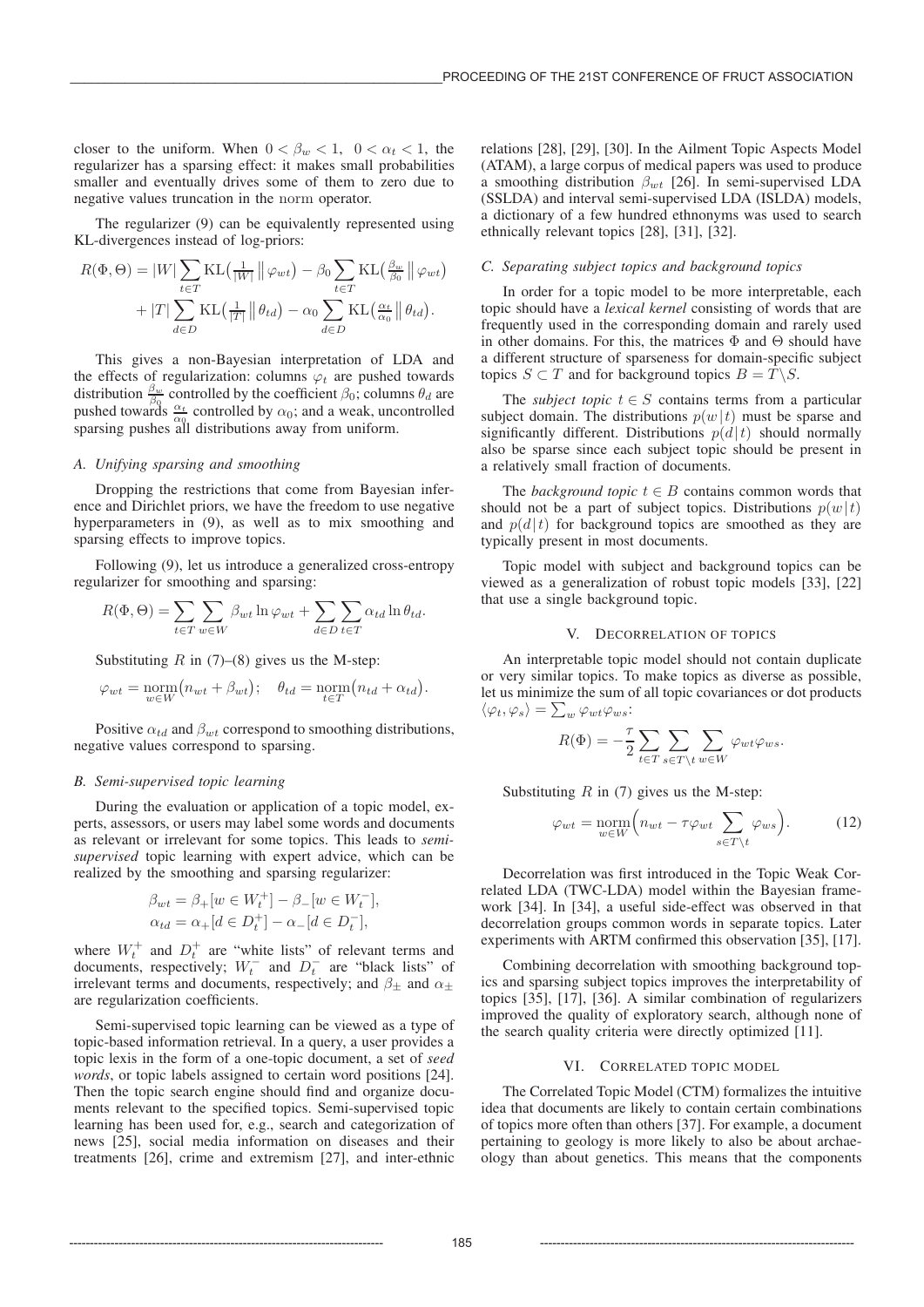of vector  $\theta_d$  are correlated, whereas basic topic models like LDA assume them to be independent. Dropping this unrealistic assumption may improve the quality of topics. CTM originally employed the Bayesian framework and imposed a prior distribution on Θ with correlations between its components. One way to model correlations for probability vectors is to use the log-normal distribution:

$$
p(\ln \theta_d | \mu, \Sigma) \propto \exp(-\frac{1}{2}(\ln \theta_d - \mu)^{\mathsf{T}} \Sigma^{-1}(\ln \theta_d - \mu)),
$$

were  $\mu$  is the mean and  $\Sigma$  is the covariance of the ln  $\theta$  vectors. Using this prior distribution in (4) results in the regularizer:

$$
R(\Theta, \mu, \Sigma) = -\frac{\tau}{2} \sum_{d \in D} (\ln \theta_d - \mu)^{\mathsf{T}} \Sigma^{-1} (\ln \theta_d - \mu).
$$

Substituting  $R$  in (7) gives us the M-step:

$$
\theta_{td} = \underset{t \in T}{\text{norm}} \Big( n_{td} - \tau \sum_{s \in T} \Sigma_{ts}^{-1} \big( \ln \theta_{sd} - \mu_s \big) \Big), \tag{13}
$$

where  $\Sigma_{ts}^{-1}$  are elements of the inverse covariance matrix. Parameters  $\Sigma, \mu$  can be found through maximum likelihood estimation (4) assuming the  $\theta_d$  are known:

$$
\mu = \frac{1}{|D|} \sum_{d \in D} \ln \theta_d; \quad \Sigma = \frac{1}{|D|} \sum_{d \in D} (\ln \theta_d - \mu) (\ln \theta_d - \mu)^{\mathsf{T}}.
$$

Parameters  $\Sigma$ ,  $\mu$  can be estimated after each pass of the EM-algorithm over the collection. In [37], Lasso-type regression was used to obtain a sparse covariance matrix  $\Sigma$ . The covariance matrix,  $\Sigma$  itself, is an interesting CTM topic model output that may help to interpret the discovered topics through the relationships between them.

## VII. CONTROLLING THE NUMBER OF TOPICS

A topic selection regularizer was introduced in [35] for dropping insignificant topics from the model. The regularizer is based on cross-entropy sparsing of the distribution  $p(t)$ , which can be easily expressed via Θ:

$$
R(\Theta) = \tau n \sum_{t \in T} \frac{1}{|T|} \ln p(t), \qquad p(t) = \sum_{d} p(d) \theta_{td}.
$$

Substituting R in (8) and replacing  $\theta_{td}$  by the unbiased frequency estimate  $\frac{n_{td}}{n_d}$  gives us the M-step:

$$
\theta_{td} = \underset{t \in T}{\text{norm}} \left( n_{td} \left( 1 - \tau \frac{n}{n_t |T|} \right) \right). \tag{14}
$$

If the value of the counter  $n_t$  is small enough, all elements of the  $t$ -th row become zero, and the topic  $t$  is excluded from the model. When using this regularizer, we must start with an excessive number of topics  $|T|$ .

Topic selection in the ARTM framework is much simpler than in the non-parametric Bayesian Hierarchical Dirichlet Process (HDP) [38]. In both ARTM and HDP approaches, there is a hyperparameter that controls the number of topics: the regularization coefficient  $\tau$  in ARTM and the hyperparameter  $\gamma$  in HDP.

Both HDP and ARTM can discover the true number of topics, but ARTM does it more accurately and robustly [36].

The topic selection regularizer has another useful feature: it drops duplicate, split, and correlated topics. In addition, ARTM with the topic selection regularizer is 100-times faster than the publicly available HDP implementation.

# VIII. MODELLING HIERARCHIES OF TOPICS

Hierarchical models divide topics into subtopics recursively, thus simplifying information retrieval, browsing, and understanding of large multidisciplinary collections. Much work has been done on hierarchical topic modelling [39], [40], [41]. Despite this, learning a good topical hierarchy and optimizing the size and the structure of the hierarchy are still open problems. Moreover, evaluating the quality of the hierarchy remains an open problem as well [40].

There are multiple strategies for building a hierarchy: top-down vs. down-top, level-by-level vs. node-by-node, treebased vs. multipartite graph, and document vs. term clustering. Nevertheless, there is no widely adopted best strategy.

In [42], a top-down strategy is proposed within the ARTM framework. The hierarchy is represented by a multipartite graph with a fixed number of levels and topics in each level. Each level is a flat topic model so the time for building a hierarchy is still linear in the size of the collection.

At the top level, we build an ordinary "flat" topic model. Once this parent level  $\ell$  with topic set  $T$  is built, we build the next level  $\ell + 1$  with a larger number of child subtopics S. Conditional probabilities  $\psi_{st} = p(s|t)$  link subtopics s with parent topics t. The requirement is that parent topic  $p(w|t)$ must be accurately approximated by the probabilistic mixture of the child topics  $p(w|s)$ :

$$
\sum_{t \in T} n_t \operatorname{KL}_w(p(w|t) \| \sum_{s \in S} p(w|s) p(s|t))
$$
  
= 
$$
\sum_{t \in T} n_t \operatorname{KL}_w\left(\frac{n_{wt}}{n_t} \| \sum_{s \in S} \varphi_{ws} \psi_{st}\right) \to \min_{\Phi, \Psi},
$$

where  $\Psi = (\psi_{st})_{S \times T}$  is the *interlevel probability matrix*, which is to be estimated as an extra model parameter when learning the topic model for the  $\ell + 1$  level.

The above maximization problem is equivalent to the matrix factorization of the parent level matrix  $\Phi^{\ell} = \Phi \Psi$ .

Next, we add the above requirement as a regularizer to the MLE for learning the topic model of the level  $\ell + 1$ :

$$
R(\Phi, \Psi) = \tau \sum_{t \in T} \sum_{w \in W} n_{wt} \ln \sum_{s \in S} \varphi_{ws} \psi_{st}.
$$
 (15)

This maximization problem is equivalent to the original (2) if we consider each parent topic  $t$  as a pseudo-document and insert it into the collection with assigned word frequencies  $n_{wt} = \tau n_t \varphi_{wt}$ . This means that it is not necessary to implement a special regularizer for building topical hierarchies. When building the model for level  $\ell + 1$ , it is only necessary to add  $|T|$  pseudo-documents to the collection. Then the connection matrix  $\Psi$  will appear in the corresponding |T| columns of the estimated Θ matrix.

An additional regularizer may be used to make the interlevel connections more sparse [42]. In particular, this regularizer will force each subtopic to have a single parent; in this case, the hierarchy becomes a tree.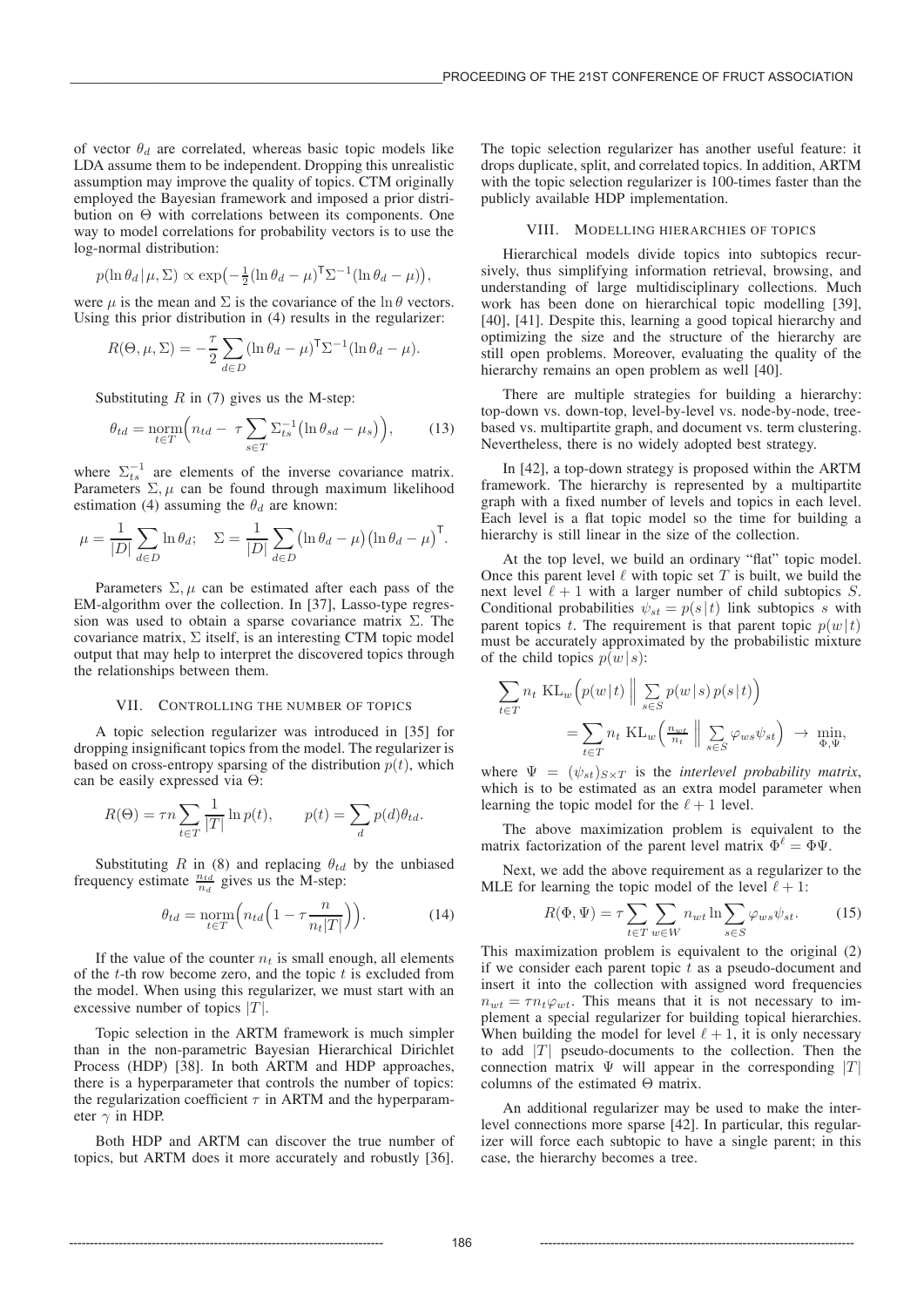## IX. MULTIMODAL ARTM

It is often the case that documents contain meta-data of different *modalities* apart from the text. Examples of textual modalities are: natural language words, n-grams [43], [44], tags [45], and named entities [46]. For short texts with typos, modality of character-level  $n$ -grams can be considered; this may help to improve the quality of information retrieval [47]. Non-textual modalities are: authors [48]; time stamps [2], [49]; classes, genres and categories [6]; cited or citing documents [50]; citing or cited authors [51]; users of the document, social network page, or the web-site [7]; pictures in the document; advertisements on the web-page; and so on. Clearly, meta-data can help infer topics and vise-versa, i.e., topics can help infer the semantics of the meta-data or predict the missing values of meta-data. Despite the above use-cases and datatypes are quite different, they all can be easily and uniformly incorporated into the framework of multi-modal ARTM. Each document is considered as a container of tokens coming from different modalities, including natural language words.

Let  $M$  be a set of modalities. Each modality has its own vocabulary of tokens  $W_m$ ,  $m \in M$ . These vocabularies do not overlap, and denote their union by W. Now denote the modality of a token  $w \in W$  by  $m(w)$ . The distribution  $p(t|d)$ of topics in each document is shared across modalities.

The topic model for a modality m is equivalent to  $(1)$ :

$$
p(w|d) = \sum_{t \in T} p(w|t) p(t|d) = \sum_{t \in T} \varphi_{wt} \theta_{td}.
$$
 (16)

Stacking probability matrices  $\Phi_m = (\varphi_{wt})_{W_m \times T}$  of all the modalities vertically gives the matrix  $\Phi$  of size  $\hat{W}^T \times T$ .

Consider the log-likelihood for each modality  $m$  as a regularizer with coefficient  $\tau_m$ :

$$
\sum_{m,d} \sum_{w \in W_m} \tau_m n_{dw} \ln \sum_{t \in T} \varphi_{wt} \theta_{td} + R(\Phi, \Theta) \to \max_{\Phi, \Theta}; \quad (17)
$$

$$
\sum_{w \in W_m} \varphi_{wt} = 1; \ \varphi_{wt} \geq 0; \quad \sum_{t \in T} \theta_{td} = 1; \ \theta_{td} \geq 0. \tag{18}
$$

*Theorem 2:* Let regularizer  $R(\Phi, \Theta)$  be differentiable. Then a local extreme  $(\Phi, \Theta)$  of the optimization problem (17)– (18) satisfies the following conditions with auxiliary variables  $p_{tdw} = p(t|d, w)$  for all non-degenerate topics and documents:

$$
p_{tdw} = \underset{t \in T}{\text{norm}} (\varphi_{wt} \theta_{td}); \tag{19}
$$

$$
\varphi_{wt} = \underset{w \in W_m}{\text{norm}} \bigg( \sum_{d \in D} \tau_{m(w)} n_{dw} p_{tdw} + \varphi_{wt} \frac{\partial R}{\partial \varphi_{wt}} \bigg); \quad (20)
$$

$$
\theta_{td} = \underset{t \in T}{\text{norm}} \bigg( \sum_{w \in W} \tau_{m(w)} n_{dw} p_{tdw} + \theta_{td} \frac{\partial R}{\partial \theta_{td}} \bigg). \tag{21}
$$

Theorem 1 is a particular case of Theorem 2 with single modality,  $|M| = 1$ , and  $\tau_m = 1$ .

We can see that the multimodal extension of ARTM consists of two modifications: 1) breaking the matrix  $\Phi$  into blocks  $\Phi_m$  that are normalized separately, and 2) multiplying the data  $n_{dw}$  by weights of modalities  $\tau_{m(w)}$ .

# *A. The language modalities*

One excellent idea in multi-language topic modelling is that the parallel collection of document translations is sufficient to find topics across languages and then to build the crosslanguage search [4]. The first multi-lingual topic models [52] considered each language as a separate modality and merged all translations of a document into one common document. Aligning parallel texts by sentences or words proved to be time-consuming and essentially did not improve the quality of the cross-lingual search.

Using a cross-language dictionary is a type of smoothing regularizer [53]. It expresses the guess that if a word  $u$  in a language k is a translation of the word w in a language  $\ell$ , then the topic distributions of these words  $p(t|u)$  and  $p(t|w)$ should be close in the sense of cross-entropy:

$$
R(\Phi) = \sum_{w,u} \sum_{t \in T} n_{ut} \ln \varphi_{wt}.
$$

Substituting  $R$  in (7) gives us the M-step:

$$
\varphi_{wt} = \underset{w \in W^{\ell}}{\text{norm}} \Big( n_{wt} + \tau \sum_{u} n_{ut} \Big).
$$

We can see that probability of a word  $w$  in a topic  $t$  increases if the word has translations that also have a high probability of appearing in topic  $t$ . Experiments showed that linking parallel texts improves the search quality more effectively than using a bilingual dictionary [53].

# *B. The class modality*

The problem of supervised document classification is one of the most important in text analysis [54]. Classifiers such as Support Vector Machine (SVM) or Regularized Logistic Regression (RLR) are generally reported to be good techniques for this task. A drawback to this approach is that performance drops rapidly as the total number of class labels and the number of labels per document increase. Topic models for multi-label document classification cope with this problem by processing class labels in the same way as words, which was done in the Dependency LDA model [6] within a Bayesian framework.

The same idea can be expressed easily in a multimodal setting by introducing the modality of class labels C. Each document  $d \in D$  contains a subset of labels  $C_d \subset C$ .

At the training stage, we fit a topic model using both word and class modalities to obtain  $\varphi_{wt} = p(w|t)$  and  $\varphi_{ct} = p(c|t)$ , as well as topic distributions  $\theta_{td} = p(t|d)$  for each training d.

At the testing stage, we infer  $\theta_{td}$  for a new document d' with empty set  $C_{d'}$  using word counts  $n_{d'w}$  of the document and word distributions of topics  $\varphi_{wt}$ . Then the class labels for the document  $d'$  can de predicted by the probabilistic model:

$$
p(c|d') = \sum_{t \in T} \varphi_{ct} \theta_{td'},
$$

which is essentially a linear classifier with feature vector  $\theta_{d}$ and coefficients  $\varphi_{ct}$ . Next, we can choose some thresholds to convert probabilities of classes  $p(c | d)$  into class labels. Alternatively, we can apply any non-linear classifier to the topic distributions  $\theta_{td}$  as feature vectors.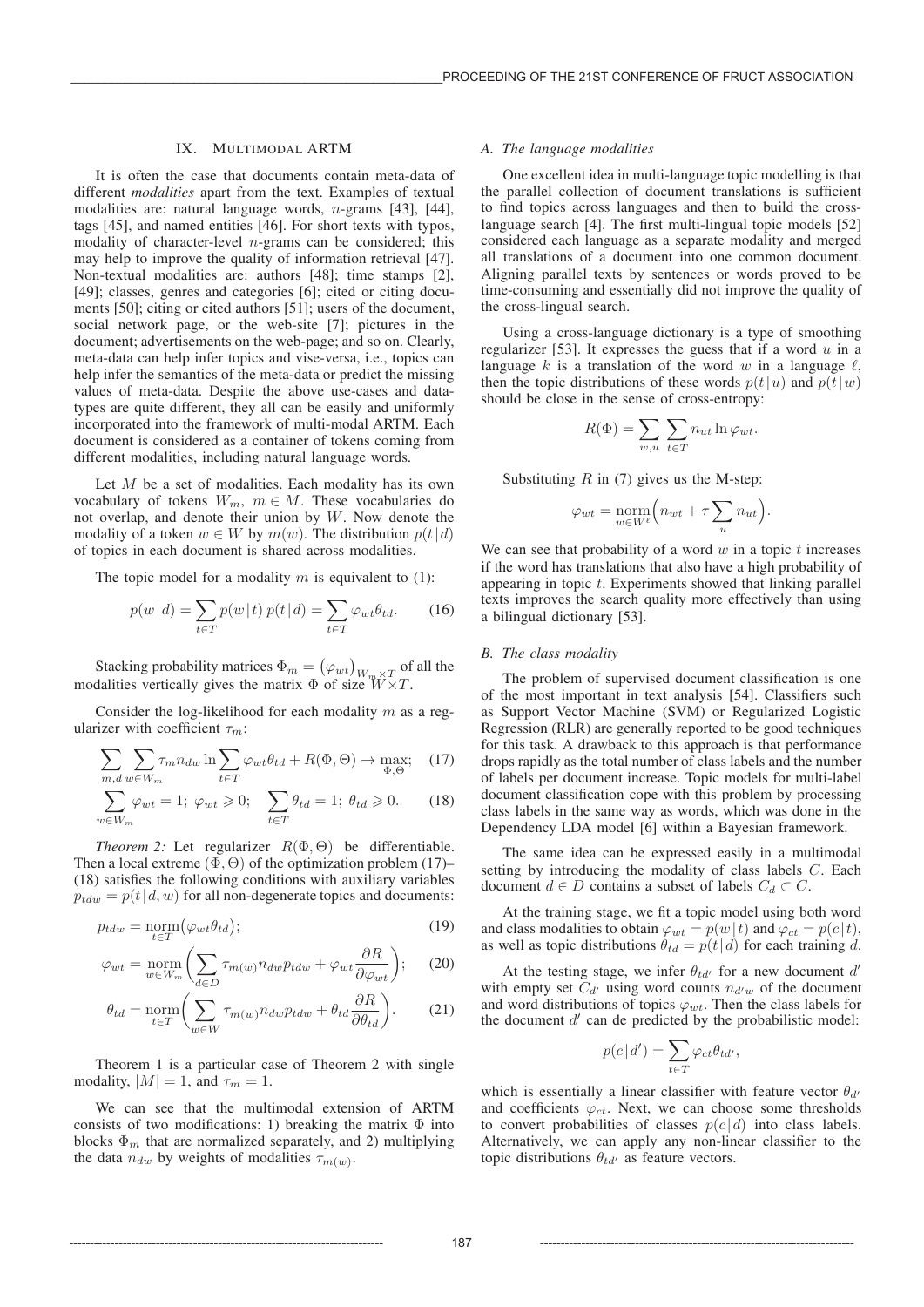Experiments in [6] indicate that topic models gives superior classification quality for a multi-class problem with a large number of imbalanced, overlapping, and interdependent classes. The multimodal ARTM framework gives comparable results for the same datasets [55].

#### *C. The time modality*

Document time stamps are important for modeling the topical dynamics in newsfeeds, scientific publications, patent databases, and social media.

We introduce the time modality of time intervals as a finite set I. Assume that topics as distribution  $p(w|t)$  do not change in time. In the multimodal ARTM framework, the topic dynamic over time  $p(i|t) = \varphi_{it}$  appears in the t-th column of the  $\Phi$  matrix according to (16):

$$
p(i|d) = \sum_{t \in T} p(i|t) p(t|d) = \sum_{t \in T} \varphi_{it} \theta_{td}.
$$
 (22)

In Topics Over Time (TOT) [56], the dynamic of a topic is modelled by a parametric beta-distribution. This distribution family includes monotone and unimodal distributions, which are convenient for modelling event topics and a few variants of trending dynamics, but not suitable for describing more complex dynamics. Non-parametric models are more flexible and can describe arbitrary dynamics. However, some constraints must be specified to avoid overfitting. Consider two regularizers that control the topic dynamics.

First, assume that many topics correspond to short-lived events. Therefore, each interval  $i$  contains a small part of the topics from  $T$ . We essentially require the sparseness of the distributions  $p(t|i)$ , and we achieve this by applying a crossentropy regularizer using Bayes rule  $p(t|i) = p(i|t) \frac{p(t)}{p(i)}$ :

$$
R_1(\Phi) = -\tau_1 \sum_{i \in I} \sum_{t \in T} \ln \frac{\varphi_{it} n_t}{\sum_z \varphi_{iz} n_z},
$$

where the  $n_t$  counter is produced in the EM-algorithm.

Second, assume that probabilities  $p(i|t)$  do not change too rapidly in time  $i$  for a topic  $t$ . This requirement can be formalized by the  $L_1$  smoothness regularizer:

$$
R_2(\Phi) = -\tau_2 \sum_{i \in I} \sum_{t \in T} |\varphi_{it} - \varphi_{i-1,t}|.
$$

This regularizer smooths the values  $p(i|t)$  at each point of the time-series relative to the neighbouring points.

#### X. AUTHOR TOPIC MODEL

The *author topic model* (ATM) first introduced in [48] was motivated by an assumption that topics are generated by authors of documents rather than the documents themselves. Some other modality could replace authors as topic-generative, e.g., document category or any type of document source. This assumption changes the structure of the parameter space and leads to the three-matrix factorization problem.

Assume that each term  $w$  in each document  $d$  is associated, not only with a topic, but also with a category  $c$  from a given set of categories C. Assume also that for each document, we

know a subset  $C_d \subseteq C$  that can be associated with words in this document. For example, we may know the set of document authors. Now, observations  $(d_i, w_i, t_i, c_i)$  come from the extended space  $D \times W \times T \times C$  instead of  $D \times W \times T$ .

Consider a topic model (1) in which probabilities of topics for a document  $\theta_{td} = p(t|d)$  are calculated using mixtures of distributions  $\psi_{tc} = p(t|c)$  of topics in categories (e.g., the topic profile for an author) and distributions  $\pi_{cd} = p(c | d)$  of categories for documents (e.g., the contribution of each author to the document  $d$ :

$$
p(w|d) = \sum_{t \in T} \sum_{c \in C_d} \varphi_{wt} \psi_{tc} \pi_{cd}.
$$
 (23)

The model is based on two conditional independence assumptions:  $p(t|c, d) = p(t|c)$  and  $p(w|t, c, d) = p(w|t)$ .

We use the regularized log-likelihood maximization:

$$
\sum_{d \in D} \sum_{w \in d} n_{dw} \ln \sum_{t \in T} \sum_{c \in C_d} \varphi_{wt} \psi_{tc} \pi_{cd} + R(\Phi, \Psi, \Pi) \to \max_{\Phi, \Psi, \Pi}
$$

with the usual constraints on probability matrices  $\Phi$ ,  $\Psi$ ,  $\Pi$ .

*Theorem 3:* Let regularizer  $R(\Phi, \Psi, \Pi)$  be differentiable. Then local extreme  $(\Phi, \Psi, \Pi)$  of the optimization problem satisfies the following conditions with auxiliary variables  $p_{tcdw} = p(t, c | d, w)$  for all non-degenerate  $t, d, c$ :

$$
p_{tcdw} = \underset{(t,c) \in T \times C_d}{\text{norm}} \varphi_{wt} \psi_{tc} \pi_{cd};
$$

$$
\varphi_{wt} = \underset{w \in W}{\text{norm}} \bigg( \sum_{d \in D} \sum_{c \in C_d} n_{dw} p_{tcdw} + \varphi_{wt} \frac{\partial R}{\partial \varphi_{wt}} \bigg);
$$

$$
\psi_{tc} = \underset{t \in T}{\text{norm}} \bigg( \sum_{d \in D} \sum_{w \in d} n_{dw} p_{tcdw} + \psi_{tc} \frac{\partial R}{\partial \psi_{tc}} \bigg);
$$

$$
\pi_{cd} = \underset{c \in C_d}{\text{norm}} \bigg( \sum_{w \in d} \sum_{t \in T} n_{dw} p_{tcdw} + \pi_{cd} \frac{\partial R}{\partial \pi_{cd}} \bigg).
$$

In the *Tag Weighted Topic Model* (TWTM) [57], tags for the document were used as a topic-generating modality. A similar model was used for video processing [58]. Documents d were defined as consecutive 1-second video clips, terms w corresponded to the visual events, topics  $t$  were interpreted as actions composed of events, and categories  $c$  were used for mining complicated behaviours. The problem as outlined was to recognize a major behaviour  $c$  in each one-second clip.

#### XI. REGRESSION TOPIC MODEL

There are a lot of practically important problems in which it is necessary to predict some numeric value for a text document. Some application examples from e-commerce are: prediction of the user rating for a product (e.g., a consumer good, movie or book) based on the review text; prediction of the number of clicks on the ad based on its text; prediction of the salary based on the job opening description; and prediction of the number of likes on the user-review for a service.

Standard regression models use a vector document representation. Then a topic model can be used as a tool that extracts feature vectors  $\theta_d$ . Another approach is to include the regression fitting criterion as a regularizer [59]. This may help to infer topics more suitable for the numerical prediction.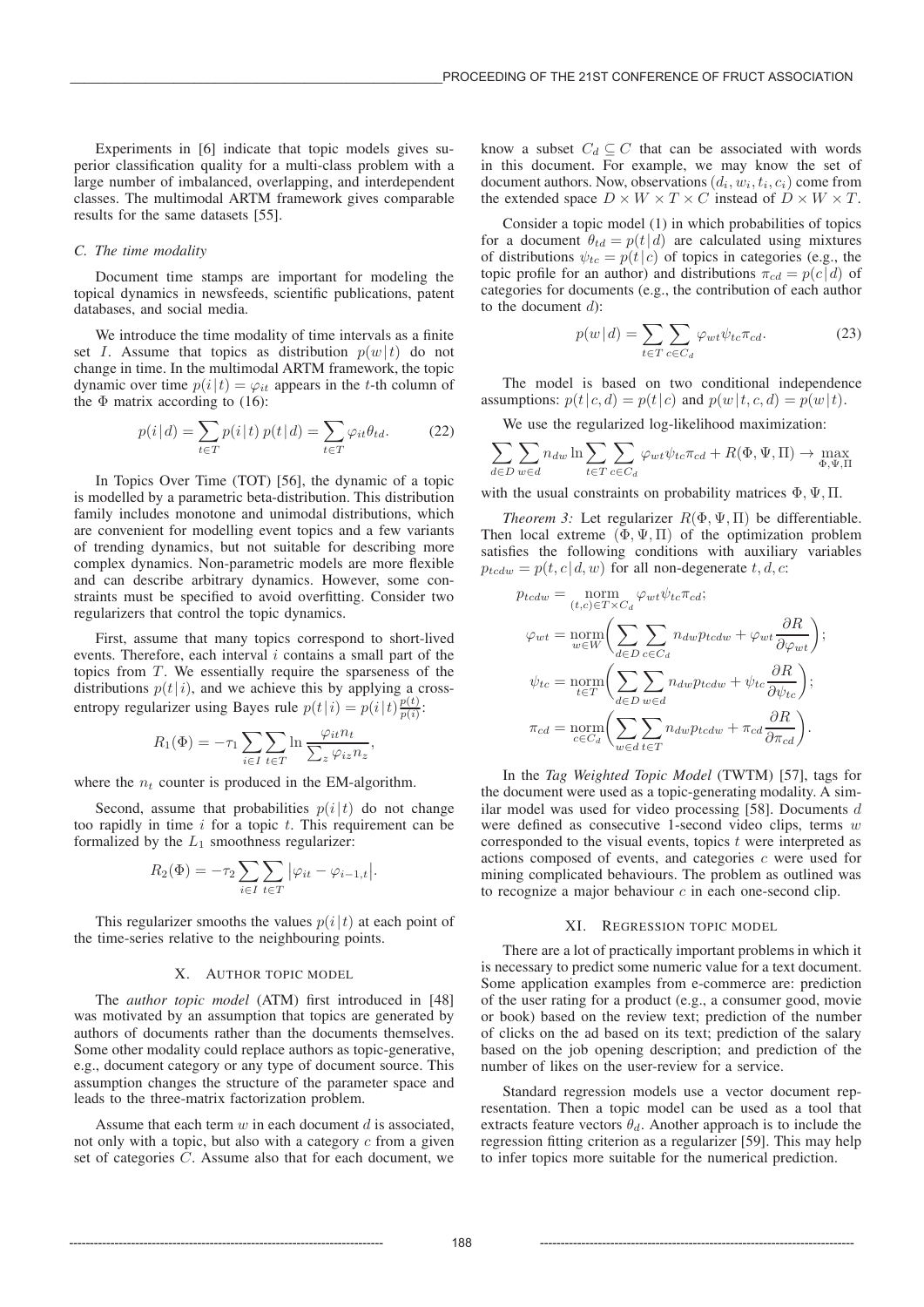Assume that there is a target value  $y_d \in \mathbb{R}$  that is known for each document  $d$  in the training collection that must be predicted for new documents. Often regression is fitted to minimize the squared error between predictions and target values. Consider a linear regression for simplicity:

$$
R(\Theta, v) = -\tau \sum_{d \in D} \left( y_d - \sum_{t \in T} v_t \theta_{td} \right)^2,
$$

where  $v \in \mathbb{R}^T$  is a vector of regression coefficients. It can be found from likelihood maximization (4) by fixing  $\theta_d$ :

$$
v = (\Theta \Theta^{\mathsf{T}})^{-1} \Theta y.
$$

This is the standard linear regression solution for known "data" matrix Θ. Next, we substitute the above regularizer into the equation for the M-step (8):

$$
\theta_{td} = \operatorname{norm}\left(n_{td} + \tau v_t \theta_{td} \left(y_d - \sum_{s \in T} v_s \theta_{sd}\right)\right).
$$

Vector  $v$  can be updated after each pass of the EMalgorithm over the document collection [59].

## XII. MODELLING CONNECTED DOCUMENTS

There is often some information on links between documents that presume similarity of documents topics. This can be the fact that two documents reside in the same category, are mentioned together in another document, are hyperlinked, or one cites the other. The similarity between the topic-profiles of documents  $d$  and  $d'$  can be measured by the covariance  $\sum_{t} \theta_{td} \theta_{td'}$ . We then introduce a regularizer to maximize these covariances for linked documents:

$$
R(\Theta) = \tau \sum_{d,d'} w_{dd'} \sum_{t \in T} \theta_{td} \theta_{td'},
$$

where  $w_{dd'}$  is the weight of the connection between documents  $d$  and  $d'$ , e.g., the number of links between them.

Substituting  $R$  in (8) gives us the M-step:

$$
\theta_{td} = \underset{t \in T}{\text{norm}} \Big( n_{td} + \tau \theta_{td} \sum_{d' \in D} w_{dd'} \theta_{td'} \Big).
$$

This is a variant of smoothing regularizer. The  $\theta_d$  distribution is pushed towards distributions  $\theta_{d'}$  of documents connected with d.

## *A. Document network topic model*

The paper [60] introduces a generic topic model NetPLSA, which accounts for a given graph structure imposed on a document collection. Consider a graph  $\langle V, E \rangle$  with a set of vertices V and a set of edges E. Each vertex  $v \in V$ corresponds to a subset of documents  $D_v \subset D$ . For example, the vertex can be a single document  $v$ , all posts of one author  $v$ , or all posts from one geographic region  $v$ .

The topic distribution of a vertex  $v$  follows from the law of total probability:

$$
p(t|v) = \sum_{d \in D_v} p(t|d) p(d|v) = \sum_{d \in D_v} \theta_{td} p_{dv},
$$

where  $p_{dv}$  can be estimated as  $\underset{d \in D_v}{\text{norm}}(n_d)$  or  $\frac{1}{|D_v|}$ .

The NetPLSA model introduces a quadratic regularizer:

$$
R(\Theta) = -\frac{\tau}{2} \sum_{(u,v)\in E} w_{uv} \sum_{t \in T} (p(t|v) - p(t|u))^2,
$$

where  $w_{uv}$  is the weight of an edge  $(u, v)$ . For example, if  $D_v$ consists of all the papers of an author v, then  $w_{uv}$  can be the number of papers in which  $u$  and  $v$  are co-authors.

This regularizer requires us to have access to all documents profiles  $\theta$  when processing a document d. This may be computationally inefficient for a large collection.

Alternatively, we can make the set of vertices  $V$  a modality and introduce a regularizer that depends only on the matrix Φ. Let us add into each document  $d \in D_v$  a token  $v \in V$  of the modality  $V$ . We express the topic distribution of a vertex using Bayes rule:  $p(t|v) = \varphi_{vt} \frac{p_t}{p_v}$ , and then we use frequency estimates for  $p_v$  and  $p_t$ . Substituting this into the NetPLSA regularizer makes it a function of Φ rather than Θ:

$$
R(\Phi) = -\frac{\tau}{2} \sum_{(u,v)\in E} w_{uv} \sum_{t\in T} \left(\varphi_{vt} \frac{p_t}{p_v} - \varphi_{ut} \frac{p_t}{p_u}\right)^2.
$$
 (24)

#### *B. The modality of geotags and geolocations*

Geographic locations associated with documents or with their authors are often used when analysing social network data. The applications may include discovering locationspecific topics and the distribution of topics over locations. For example, in [61], areas of popularity of national cousins are analysed based on Flickr users posts. Another example is a reconstruction of the geographic path of the "Katrina" hurricane based on social network posts [60].

There are two common ways to specify the location of a document d. The first is the modality of *geotags*, e.g., the names of countries, regions, cities and so on. We can use directly the modality of geotags following the approach used in Section IX. The second way to specify location is to use the geographic coordinate or *geolocation* described by latitude and longitude  $\ell_d = (x_d, y_d)$ . We can use the regularizer (24) to account for the geographical proximity of locations. A quadratic regularizer first suggested in [61] is, in fact, the same as that used in in the NetPLSA with weights  $w_{uv} = \exp(-\gamma r_{uv}^2)$  based on geographic proximity  $r_{uv}^2 = (x_u - x_v)^2 + (y_u - y_v)^2$ , where  $(u, v)$  can be either a document pair or a geotag pair. The NetPLSA generic approach allows both variants of modeling.

The ARTM framework allows combining both types of geographic data in the model.

## XIII. BEYOND BAG-OF-WORDS

The bag-of-words hypothesis is probably one of most criticized assumptions in topic modelling. In response to this criticism, many advanced models of sequential text appeared. We distinguish three directions of such extensions.

The first is to consider n*-grams* or *collocations* of words rather than individual words. Topics inferred from  $n$ -grams are usually much easier to interpret than those based on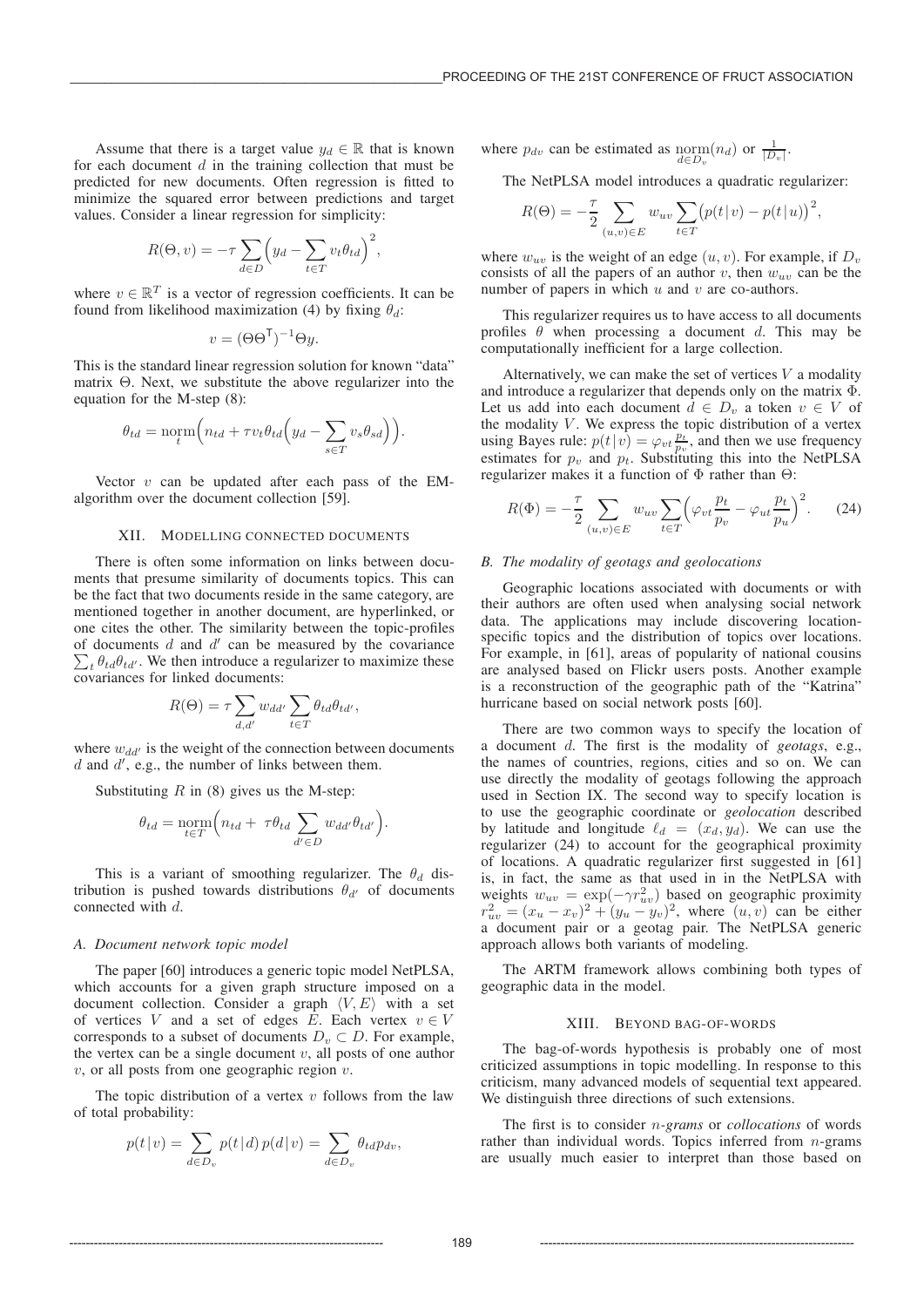unigrams [43]. The second extension is to consider the *cooccurrence* of words according to the Harris' distributional hypothesis [62]. The development of word2vec [63] and other *word embeddings* techniques [64] stimulated the development of sparse interpretable topic-based word embeddings [65]. The third extension is based on the assumption that the natural language text is usually a sequence of segments, each containing only one topic or a very small number of topics. This leads to *sentence* topic models and topic-based *text segmentation* techniques.

# *A. Multigram topic models*

The first *Bigram Topic Model* (BTM) [43] is formally equivalent to a multimodal model in which each word  $v \in W$ induces a separate modality. The vocabulary  $W_v \subseteq W$  of the word modality consists of all words that appear exactly after  $v$  somewhere in the collection. This multimodal representation allows us to introduce the conditional probabilities  $\varphi_{wt}^v = p(w|v,t)$  over words w that go after the word v in the topic t. The log-likelihood of the bigram model can be used as a regularizer for the unigram model log-likelihood (in the original BTM it has been used as a separate bigram model objective):

$$
R(\Phi, \Theta) = \sum_{d \in D} \sum_{v \in d} \sum_{w \in W_v} n_{dvw} \ln \sum_{t \in T} \varphi_{wt}^v \theta_{td},
$$

where  $n_{dvw}$  counts the bigram vw in the document d. The limitation of the BTM model is that it does not consider higher order n-grams. Another problem is that the number of bigrams grows rapidly with document collection size.

In the multimodal ARTM framework, n-grams can be more naturally specified as separate modalities for each  $n$  (unigrams, bigrams, 3-grams, etc). To reduce the sizes of the vocabularies, recent fast collocation miners can be used: TopMine [66], SegPhrase [67], or AutoPhrase [68].

#### *B. Biterm topic model for short texts*

*Short texts* are documents that are not long enough for reliable topic inference. Examples are Twitter messages, news headers, short ads, dialog messages, and so on.

The *Biterm Topic Model* (BitermTM) is one of the most successful approaches to the problem of short texts [69]. *Biterm* is a pair of words that occur near to each other in the text. "Near" can mean in one sentence or a window of  $\pm h$ words, depending on the problem at hand. The input data for the model are the counts  $n_{uv}$  of biterms  $(u, v)$  in the document collection. BitermTM describes the probability of words cooccurrence  $p(u, v)$  using the conditional independence assumption  $p(u, v | t) = p(u | t) p(v | t)$  and the law of total probability:

$$
p(u, v) = \sum_{t \in T} p(u|t) p(v|t) p(t) = \sum_{t \in T} \varphi_{ut} \varphi_{vt} \pi_t,
$$

where  $\varphi_{wt} = p(w|t)$  and  $\pi_t = p(t)$  are model parameters. This is a 3-matrix factorization  $\Phi \Pi \Phi^{\top}$  with a diagonal matrix  $\Pi = \text{diag}(\pi_1, \ldots, \pi_T)$ . The biterm topic model does not define the topic profiles of documents Θ and, hence, does encounter the problem of determining topic profiles for short documents.

ARTM allows us to combine the biterm and ordinary topic models and estimate the improved Θ matrix for short documents. For this, we can use the log-likelihood of the biterm topic model as a regularizer:

$$
R(\Phi, \Pi) = \tau \sum_{u,v} n_{uv} \ln \sum_{t} \varphi_{ut} \varphi_{vt} \pi_t.
$$

Substituting  $R$  in (7) gives us the M-step:

$$
\varphi_{wt} = \underset{w \in W}{\text{norm}} \Big( n_{wt} + \tau \sum_{u \in W} n_{uw} p_{tuw} \Big); \tag{25}
$$

$$
p_{tuw} = \underset{t \in T}{\text{norm}} \left( n_t \varphi_{wt} \varphi_{ut} \right). \tag{26}
$$

This can be interpreted as adding pseudo-documents to the collection. For each word  $u \in W$ , let us define a pseudodocument  $d_u$  containing the bag of words that appeared near the word  $u$  anywhere in the collection. The count of the word  $w$ in the pseudo-document  $d_u$  equals  $\tau n_{uw}$ . Then computing the auxiliary variables  $p_{tuw} = p(t|u, w)$  in the EM-algorithm corresponds to the E-step processing for the pseudo-document  $d_u$ if its topic distribution is defined as  $\theta_{tu} = \text{norm}(n_t \varphi_{ut})$ . In other words, in the biterm topic model, the columns of  $\Theta$ corresponding to the pseudo-documents are computed from the rows of matrix  $\Phi$  using Bayes rule.

Increasing the regularization coefficient  $\tau$ , we can force the matrix  $\Phi$  to be estimated mainly with biterms. In the limit  $\tau \to \infty$ , the combined model tends to BitermTM.

# *C. Word network topic model*

The above-mentioned idea of modelling word-context pseudo-documents instead of the original documents is at heart of the *Word Topic Model* (WTM) [70] and *Word Network Topic Model* (WNTM) [71]. Essentially, WTM and WNTM are equivalent to applying PLSA and LDA correspondingly to the collection of pseudo-documents  $d_u$ :

$$
p(w | d_u) = \sum_{t \in T} p(w | t) p(t | d_u) = \sum_{t \in T} \varphi_{wt} \theta_{tu}.
$$

Consider the log-likelihood of the model  $p(w|d_u)$  as a regularizer for the original topic model:

$$
R(\Phi, \Theta) = \tau \sum_{u,w \in W} n_{uw} \ln \sum_{t \in T} \varphi_{wt} \theta_{tu},
$$

where  $n_{uw}$  is the count of the co-occurrence of words  $u, w$ and is defined as above for biterms. The major difference from the biterm topic model is that we explicitly infer Θ for pseudo-documents, while in the biterm topic model  $\Theta = \text{diag}(\pi_1,\ldots,\pi_t)\Phi^{\mathsf{T}}$ . Hence, the number of estimated parameters is two times larger in WNTM. Experiments in [71] based on a collection of short texts indicate that WNTM performs slightly better than BTM and significantly better than LDA. For collections of large texts, the co-occurrence topic models do not provide significant advantage.

Both biterm and word network topic models give sparse and interpretable topic-based word embeddings [65]. Word embedding is a vector representation of a word. In the case of a topic model, the  $|T|$ -dimensional vector consists of conditional probabilities  $p(t|w) = \varphi_{wt} \frac{p(t)}{p(w)}$ . The resulting topicbased embeddings perform on par with Skip-Gram Negative Sampling (SGNS) [63] on word similarity tasks and benefit in the sparseness and interpretability of the components [65].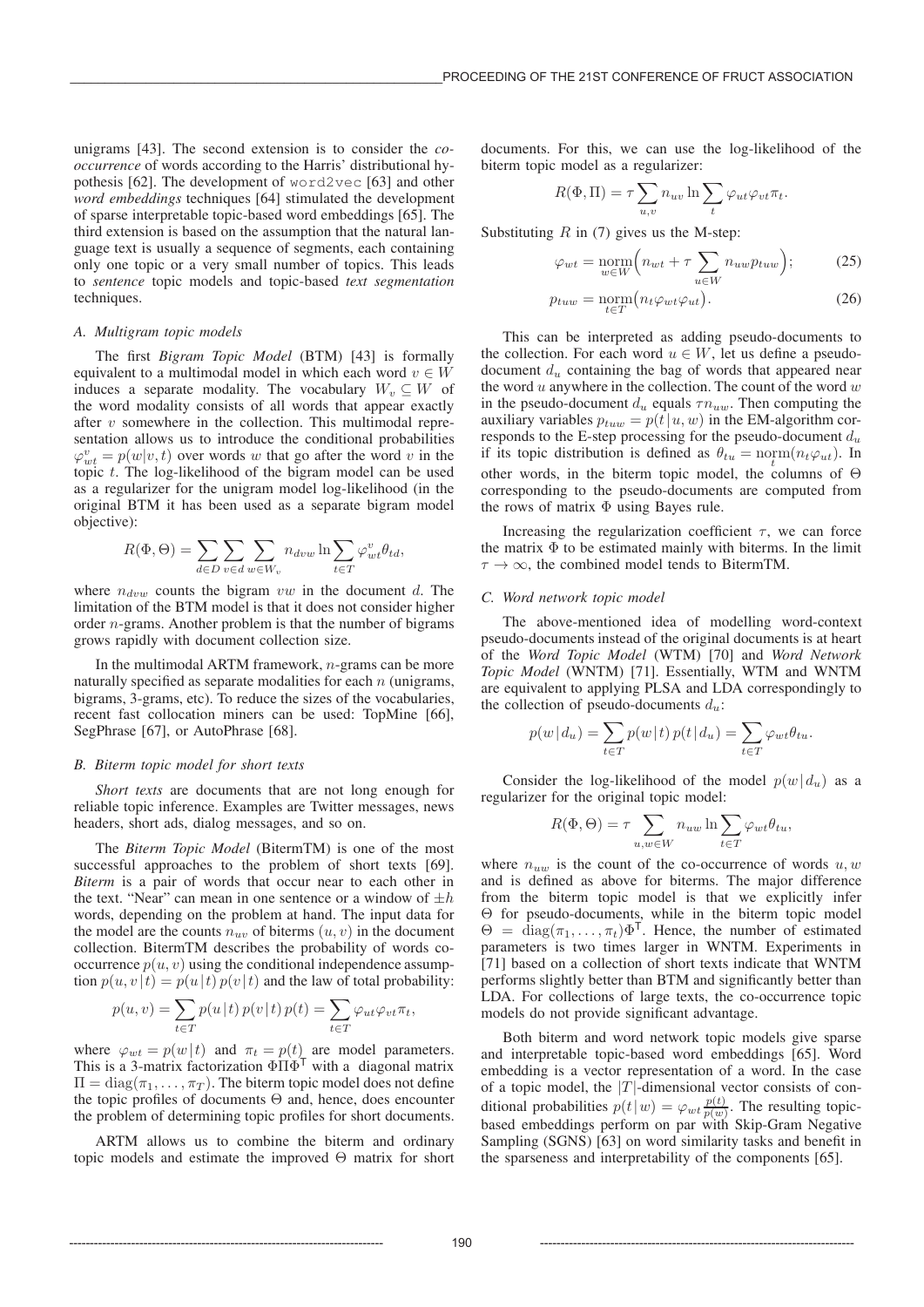## XIV. EXPERIMENTS

We compare the BigARTM library with the latest versions of the two major public libraries for topic modelling.

*Vowpal Wabbit* (VW)is a library of online machine learning algorithms. For topic modelling, VW contains the VW.LDA algorithm. VW.LDA is not multi-core, but an effective singlethreaded implementation in C++ made it one of the widely adopted tools for topic modelling.

*Gensim* [72] is a library for topic modelling and matrix factorization. It has two LDA implementations — LdaModel and LdaMulticore. Gensim is written in Python and, to speedup calculations, it uses the NumPy library. In LdaModel, all batches are processed sequentially, and the concurrent processing is done only in NumPy. In LdaMulticore, several batches are processed concurrently, and a single aggregation thread merges the results asynchronously.

The architecture of BigARTM algorithm is based on multithreading with update delays [73].

Both Gensim and Vowpal Wabbit use the *online variational Bayes* LDA [74]. All three libraries work out-of-core, i. e., they are designed to process datasets that are too large to fit into a computers main memory at one time. This allowed us to benchmark using a fairly large collection of 3.7 million articles from the English Wikipedia.For each library, we perform a *single* pass over the collection and train a model with a fixed number of topics. The collection was split into batches with 10K documents each (chunksize in Gensim, minibatch in VW.LDA). The vocabulary consists of words that appear in at least 20 documents, but in no more than 10% of documents in the collection. The resulting dictionary was capped at the  $|W| = 100 000$  most frequent words.

Perplexity is used as the test sample quality measure:

$$
\mathscr{P}(D,p) = \exp\bigg(-\frac{1}{n}\sum_{d \in D}\sum_{w \in d} n_{dw}\ln p(w | d)\bigg),\,
$$

which is essentially an inverse of the likelihood of data, i.e., the smaller it is for the test data, the better. The size of the test sample for computing the perplexity is 100K documents.

In order to make a fair comparison, we have configured BigARTM to use only smoothing out of variety of regularizers it has, which is equivalent to the LDA model. LDA priors were fixed as  $\alpha = 1/|T|$ ,  $\beta = 1/|T|$  for all libraries.

For the experiments, we used the latest versions: VW 8.4.0, Gensim 2.3.0 (v0.10.3 under Python 2.7), and BigARTM 0.8.3. We also used a Dell Precision T5600 workstation with 2 Intel(R) Xeon(R) CPU E5-2650 0 @ 2.00Hz, 8 Cores and 16 Logical Processors.

Table I compares the performance of the libraries.

We can see that if we do not explicitly split the training between multiple processors, BigARTM is already ∼5 times faster than Gensim and ∼2 times faster than VW. The out-ofsample perplexity for all libraries is on par.

VW is not designed to explicitly split training job between processors, so its results are effectively the same in all the rows of the table. If we explicitly specify using multiple processors

TABLE I. THE COMPARISON OF BIGARTM WITH VW.LDA AND GENSIM TRAINING TIME AND OUT-OF-SAMPLE QUALITY. CELL FORMAT: "TRAIN TIME IN MINUTES (TEST PERPLEXITY)". ROWS:P—# OF PROCESSORS,T—# OF TOPICS.

|                     | Gensim      | VW-LDA      | <b>BigARTM</b> | BigARTM (async) |
|---------------------|-------------|-------------|----------------|-----------------|
| $P = 1$ , T= 50     | 142m (4945) | 50m (5413)  | 42m(5117)      | 25m(5131)       |
| $P = 1$ , $T = 100$ | 287m (3969) | 91m (4592)  | 52m (4093)     | 32m(4133)       |
| $P = 1$ , T= 200    | 637m (3241) | 154m (3960) | 83m (3347)     | 53m (3362)      |
| $P = 2$ , $T = 50$  | 89m (5056)  |             | 22m(5092)      | 13m(5160)       |
| $P = 2$ , $T = 100$ | 143m (4012) |             | 29m (4107)     | 19m (4144)      |
| $P = 2$ , T= 200    | 325m (3297) |             | 47m (3347)     | 28m (3380)      |
| $P = 4$ , $T = 50$  | 88m (5311)  |             | 12m(5216)      | 7m (5353)       |
| $P = 4$ , $T = 100$ | 104m (4338) |             | 16m (4233)     | 10m (4357)      |
| $P = 4$ , T= 200    | 315m (3583) |             | 26m (3520)     | 16m (3634)      |
| $P = 8$ , T= 50     | 88m (6344)  |             | 8m(5648)       | 5m(6220)        |
| $P = 8$ , T= 100    | 107m (5380) |             | 10m(4660)      | 6m (5119)       |
| $P = 8$ , T= 200    | 288m (4263) |             | 15m (3929)     | 10m (4309)      |

TABLE II. RUN OF BIGARTM WITH A LARGE NUMBER OF TOPICS. CELL FORMAT: "TRAIN TIME IN MINUTES (TEST PERPLEXITY)".

| Framework/Topics 2000                                               | 5000                    |
|---------------------------------------------------------------------|-------------------------|
| BigARTM                                                             | 166m (2377) 399m (1942) |
| BigARTM (async) 119 $\overline{m}$ (2645) 281 $\overline{m}$ (2216) |                         |

for training in Gensim and BigARTM, BigARTM is 5–10 times faster than VW and 10–20 times faster than Gensim. Out-ofsample perplexity is on par between BigARTM and the VW and for both it is better than the Gensim perplexity.

Finally, we run model training in BigARTM with a very large number (2000 and 5000) of topics, Table II. We can see that BigARTM is able to solve the task in a reasonable time. Asynchronous training performs better in terms of time, although it loses slightly in the out-of-sample quality comparison. Nevertheless, it was shown that the asynchronous algorithm achieves a better model in the given time-frame than the synchronous algorithm [73].

## XV. CONCLUSION

Ater more than a decade of active development, hundreds of types of topic models have been created: hierarchical, temporal, multimodal, multilingual, supervised, semi-supervised, relational, sequential, and many others. Several major types of modern topic models were reviewed in this paper.

In applications, topic models often have to combine multiple extensions. Additive Regularization of Topic Models (ARTM) provides topic modellers with a "bag-of-regularizers" modular technology implemented in the open-source library BigARTM. A built-in set of unified regularizers enables the construction of topic models for various practical applications without tedious derivations and programming.

A lot of topic models introduced in the Bayesian framework can be reformulated much more simply in the ARTM framework, as we have tried to demonstrate in this review. We hope that ARTM will prove to be a convenient language for studying topic modelling and lowering the entry barrier for practitioners

*Acknowledgements:* The work was supported by the Ministry of Education and Science of the Russian Federation (project RFMEFI57915X0117).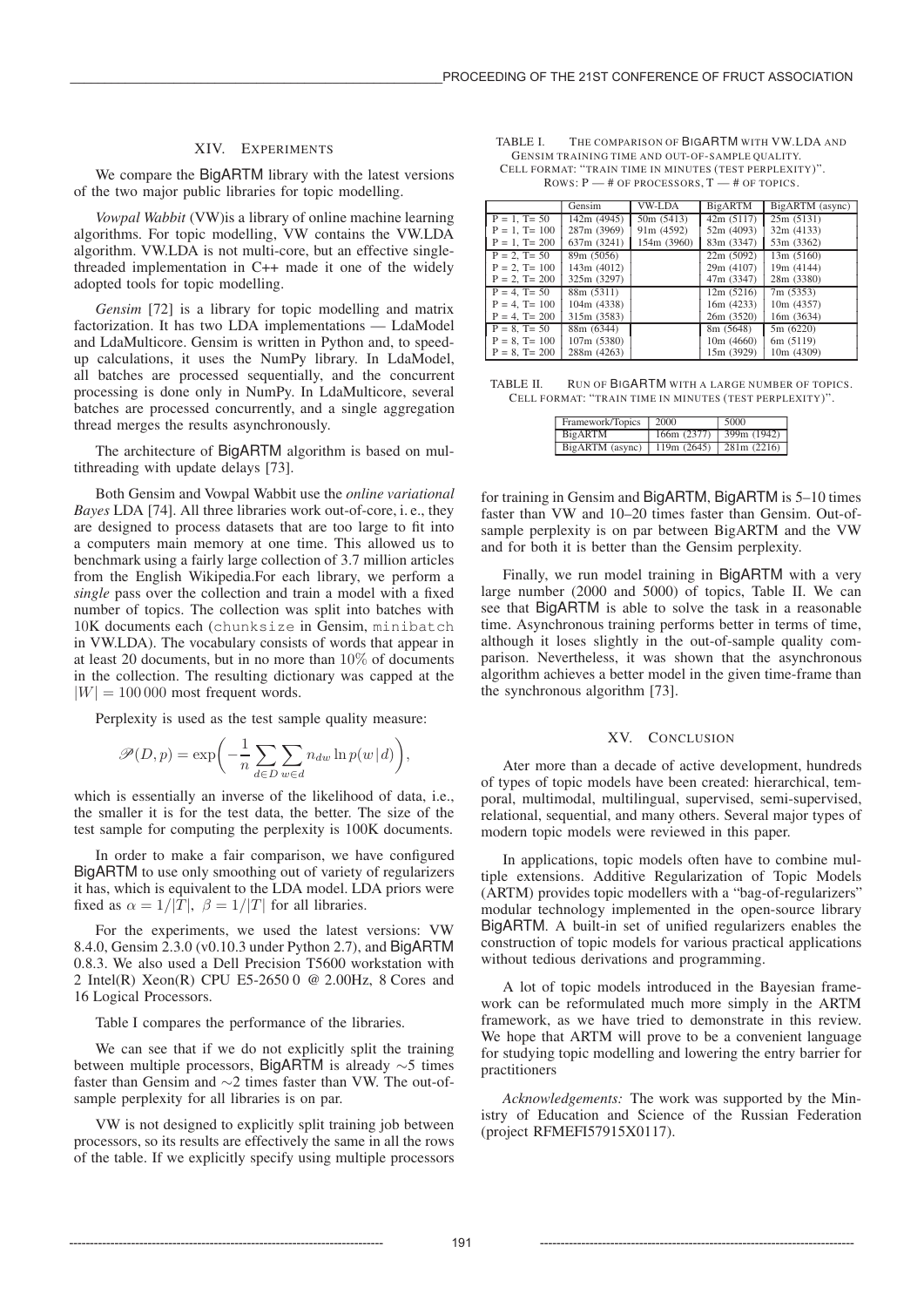#### **REFERENCES**

- [1] T. Hofmann, "Probabilistic latent semantic indexing," in *Proceedings of the 22nd annual international ACM SIGIR conference on Research and development in information retrieval*. New York, NY, USA: ACM, 1999, pp. 50–57.
- [2] W. Cui, S. Liu, L. Tan, C. Shi, Y. Song, Z. Gao, H. Qu, and X. Tong, "TextFlow: Towards better understanding of evolving topics in text." *IEEE transactions on visualization and computer graphics*, vol. 17, no. 12, pp. 2412–2421, 2011.
- [3] E. E. Veas and C. di Sciascio, "Interactive topic analysis with visual analytics and recommender systems," in *2nd Workshop on Cognitive Computing and Applications for Augmented Human Intelligence, CCAAHI2015, International Joint Conference on Artificial Intelligence, IJCAI, Buenos Aires, Argentina, July 2015*. Aachen, Germany, Germany: CEUR-WS.org, 2015.
- [4] I. Vulic, W. De Smet, J. Tang, and M.-F. Moens, "Probabilistic topic modeling in multilingual settings: an overview of its methodology and applications," *Information Processing & Management*, vol. 51, no. 1, pp. 111–147, 2015.
- [5] J. C. L. Pinto and T. Chahed, "Modeling multi-topic information diffusion in social networks using latent Dirichlet allocation and Hawkes processes," in *Tenth International Conference on Signal-Image Technology & Internet-Based Systems*, 2014, pp. 339–346.
- [6] T. N. Rubin, A. Chambers, P. Smyth, and M. Steyvers, "Statistical topic models for multi-label document classification," *Machine Learning*, vol. 88, no. 1-2, pp. 157–208, 2012.
- [7] C. Wang and D. M. Blei, "Collaborative topic modeling for recommending scientific articles," in *Proceedings of the 17th ACM SIGKDD International Conference on Knowledge Discovery and Data Mining*. New York, NY, USA: ACM, 2011, pp. 448–456.
- [8] A. Daud, J. Li, L. Zhou, and F. Muhammad, "Knowledge discovery through directed probabilistic topic models: a survey," *Frontiers of Computer Science in China*, vol. 4, no. 2, pp. 280–301, 2010.
- [9] D. M. Blei, "Probabilistic topic models," *Communications of the ACM*, vol. 55, no. 4, pp. 77–84, 2012.
- [10] O. Khalifa, D. Corne, M. Chantler, and F. Halley, "Multi-objective topic modelling," in *7th International Conference Evolutionary Multi-Criterion Optimization (EMO 2013)*. Springer LNCS, 2013, pp. 51–65.
- [11] A. Yanina and K. Vorontsov, "Multi-objective topic modeling for exploratory search in tech news," in *AINL-6: Artificial Intelligence and Natural Language Conference, St. Petersburg, Russia, September 20-23, 2017*, 2017 (to appear).
- [12] A. N. Tikhonov and V. Y. Arsenin, *Solution of ill-posed problems*. W. H. Winston, Washington, DC, 1977.
- [13] K. V. Vorontsov, "Additive regularization for topic models of text collections," *Doklady Mathematics*, vol. 89, no. 3, pp. 301–304, 2014.
- [14] K. V. Vorontsov and A. A. Potapenko, "Additive regularization of topic models," *Machine Learning, Special Issue on Data Analysis and Intelligent Optimization*, 2014.
- [15] K. Vorontsov, O. Frei, M. Apishev, P. Romov, and M. Suvorova, "Bigartm: Open source library for regularized multimodal topic modeling of large collections," in *AIST'2015, Analysis of Images, Social networks and Texts*. Springer International Publishing Switzerland, Communications in Computer and Information Science (CCIS), 2015, pp. 370–384.
- [16] A. Asuncion, M. Welling, P. Smyth, and Y. W. Teh, "On smoothing and inference for topic models," in *Proceedings of the International Conference on Uncertainty in Artificial Intelligence*, 2009, pp. 27–34.
- [17] K. V. Vorontsov and A. A. Potapenko, "Additive regularization of topic models," *Machine Learning, Special Issue on Data Analysis and Intelligent Optimization with Applications*, vol. 101, no. 1, pp. 303–323, 2015.
- [18] D. M. Blei, A. Y. Ng, and M. I. Jordan, "Latent Dirichlet allocation," *Journal of Machine Learning Research*, vol. 3, pp. 993–1022, 2003.
- [19] T. Masada, S. Kiyasu, and S. Miyahara, "Comparing LDA with pLSI as a dimensionality reduction method in document clustering," in *Proceedings of the 3rd International Conference on Large-scale knowledge resources: construction and application*, ser. LKR'08. Springer-Verlag, 2008, pp. 13–26.
- [20] Y. Wu, Y. Ding, X. Wang, and J. Xu, "A comparative study of topic models for topic clustering of Chinese web news," in *Computer Science and Information Technology (ICCSIT), 2010 3rd IEEE International Conference on*, vol. 5, july 2010, pp. 236–240.
- [21] Y. Lu, Q. Mei, and C. Zhai, "Investigating task performance of probabilistic topic models: an empirical study of PLSA and LDA," *Information Retrieval*, vol. 14, no. 2, pp. 178–203, 2011.
- [22] A. A. Potapenko and K. V. Vorontsov, "Robust PLSA performs better than LDA," in *35th European Conference on Information Retrieval, ECIR-2013, Moscow, Russia, 24-27 March 2013*. Lecture Notes in Computer Science (LNCS), Springer Verlag-Germany, 2013, pp. 784– 787.
- [23] M. Girolami and A. Kabán, "On an equivalence between PLSI and LDA," in *SIGIR'03: Proceedings of the 26th annual international ACM SIGIR conference on Research and development in informaion retrieval*, 2003, pp. 433–434.
- [24] D. Andrzejewski and X. Zhu, "Latent Dirichlet allocation with topicin-set knowledge," in *Proceedings of the NAACL HLT 2009 Workshop on Semi-Supervised Learning for Natural Language Processing*, ser. SemiSupLearn '09. Stroudsburg, PA, USA: Association for Computational Linguistics, 2009, pp. 43–48.
- [25] J. Jagarlamudi, H. Daumé, III, and R. Udupa, "Incorporating lexical priors into topic models," in *Proceedings of the 13th Conference of the European Chapter of the Association for Computational Linguistics*, ser. EACL'12. Stroudsburg, PA, USA: Association for Computational Linguistics, 2012, pp. 204–213.
- [26] M. J. Paul and M. Dredze, "Discovering health topics in social media using topic models," *PLoS ONE*, vol. 9, no. 8, 2014.
- A. Sharma and D. M. Pawar, "Survey paper on topic modeling techniques to gain usefull forcasting information on violant extremist activities over cyber space," *International Journal of Advanced Research in Computer Science and Software Engineering*, vol. 5, no. 12, pp. 429– 436, 2015.
- [28] S. Bodrunova, S. Koltsov, O. Koltsova, S. I. Nikolenko, and A. Shimorina, "Interval semi-supervised LDA: Classifying needles in a haystack," in *MICAI (1)*, ser. Lecture Notes in Computer Science, F. C. Espinoza, A. F. Gelbukh, and M. Gonzalez-Mendoza, Eds., vol. 8265. Springer, 2013, pp. 265–274.
- [29] S. Koltcov, O. Koltsova, and S. Nikolenko, "Latent Dirichlet allocation: Stability and applications to studies of user-generated content," in *Proceedings of the 2014 ACM Conference on Web Science*, ser. WebSci'14. New York, NY, USA: ACM, 2014, pp. 161–165.
- [30] S. I. Nikolenko, S. Koltcov, and O. Koltsova, "Topic modelling for qualitative studies," *Journal of Information Science*, vol. 43, no. 1, pp. 88–102, 2017.
- [31] M. Apishev, S. Koltcov, O. Koltsova, S. Nikolenko, and K. Vorontsov, "Additive regularization for topic modeling in sociological studies of user-generated text content," in *MICAI 2016, 15th Mexican International Conference on Artificial Intelligence*, vol. 10061. Springer, Lecture Notes in Artificial Intelligence, 2016, pp. 166–181.
- [32] ——, "Mining ethnic content online with additively regularized topic models," *Computacion y Sistemas*, vol. 20, no. 3, pp. 387–403, 2016.
- C. Chemudugunta, P. Smyth, and M. Steyvers, "Modeling general and specific aspects of documents with a probabilistic topic model," in *Advances in Neural Information Processing Systems*, vol. 19. MIT Press, 2007, pp. 241–248.
- Y. Tan and Z. Ou, "Topic-weak-correlated latent Dirichlet allocation," in *7th International Symposium Chinese Spoken Language Processing (ISCSLP)*, 2010, pp. 224–228.
- [35] K. V. Vorontsov and A. A. Potapenko, "Tutorial on probabilistic topic modeling: Additive regularization for stochastic matrix factorization,' in *AIST'2014, Analysis of Images, Social networks and Texts*, vol. 436. Springer International Publishing Switzerland, Communications in Computer and Information Science (CCIS), 2014, pp. 29–46.
- [36] K. V. Vorontsov, A. A. Potapenko, and A. V. Plavin, "Additive regularization of topic models for topic selection and sparse factorization," in *The Third International Symposium On Learning And Data Sciences (SLDS 2015). April 20-22, 2015. Royal Holloway, University of London,* UK., A. G. et al., Ed. Springer International Publishing Switzerland 2015, 2015, pp. 193–202.